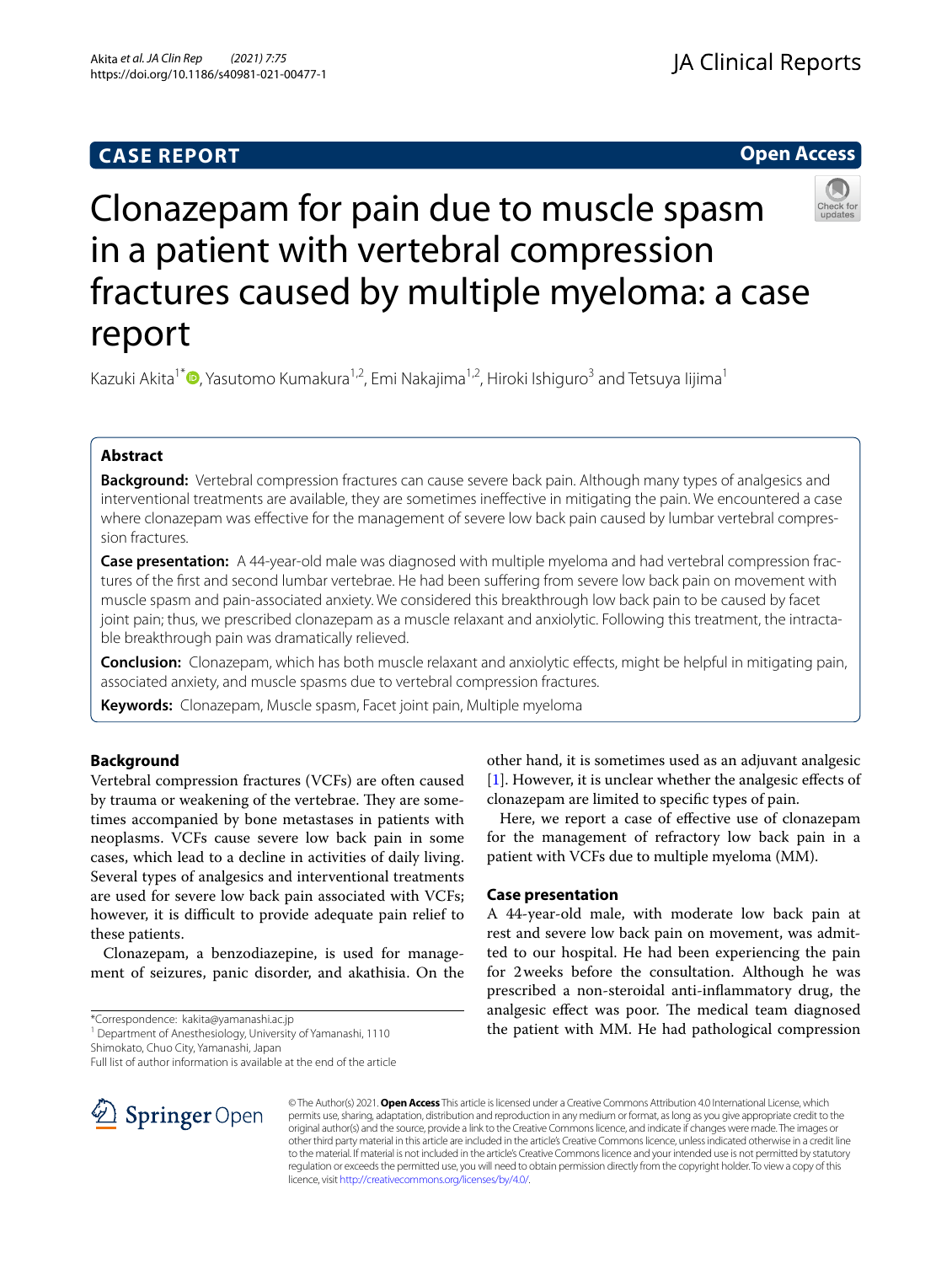fractures on the frst and second lumbar vertebrae; therefore, we attributed his low back pain to the VCFs.

The region of pain was on the right side of the fractured vertebrae, and the pain resembled muscle cramping and spasm on movement. On the numerical rating scale (NRS) ranging from 0 to 10, the patient rated the pain as 8 at rest and 10 on movement. This severe, breakthrough low back pain induced fear and anxiety, preventing the patient from sitting upright. Regarding neurological symptoms, although there was a slight numbness in the right lower limb, no obvious decrease in sensation was observed. No motor and bladder dysfunctions were observed in this patient. Blood and other laboratory tests revealed renal dysfunction, anemia, and hypercalcemia.

Computed tomography (CT) and magnetic resonance imaging (MRI) revealed change in the frst and second lumbar vertebrae, resembling fsh-vertebrae; however, no spinal root compression or collapse of the facet joint was observed. Bortezomib, lenalidomide, and dexamethasone therapy was initiated 7days after consultation.

We initially prescribed acetaminophen 3000mg/day; however, this was inefective. Next, we administered continuous intravenous infusion of fentanyl  $500 \mu g/day$ , ketamine 40mg/day, and lidocaine 400mg/day using a patient-controlled analgesia pump (i-Fusor Plus™; JMS Co., Ltd., Tokyo, Japan). His pain at rest was mitigated and rated 3 on the NRS. Nevertheless, the pain on movement remained unchanged even after the fentanyl dose was increased to 700μg/day, including bolus administration. This severe breakthrough pain escalated the patient's stress, inducing presyncope. The patient and his family refused treatment for cancer and strongly urged for pain relief. There were no contraindications to percutaneous interventions or blocks such as coagulopathy, hence, diagnostic blocks of nervous structures or radiofrequency denervation were important in this patient. However, he was unable to assume the appropriate position for neural blocks.

We prescribed clonazepam 0.5mg/day as an analgesic and anxiolytic agent. On the day after frst intake of clonazepam, his pain during movement was dramatically relieved, and 3days later, the patient was able to sit up in bed and continue cancer treatment. The adverse effects of clonazepam, such as drowsiness and dizziness, were tolerable. Fentanyl could be reduced to 1mg with a patch. Pain improved with treatment of the MM, clonazepam was not needed 3weeks later, and the opioid analgesics were discontinued 2months later.

### **Discussion**

To the best of our knowledge, this is the frst report demonstrating the efficacy of clonazepam in the management of pain caused by VCFs. VCFs are the most common complication of osteoporosis. In the United States, 700,000 patients are newly diagnosed with VCFs per year [\[2](#page-2-1)]. VCFs are also caused by malignant tumors and hematological malignancies. In particular, 70% of the patients with MM are afected at some stage by osteolytic diseases of the vertebrae [\[3](#page-2-2)]. Bone pain might impede mobility and a decline in activities of daily life. In some cases, VCFs fail to heal and may lead to the development of chronic and intractable pain. In a previous study, 46% of patients who underwent conservative treatment for acute VCFs did not receive sufficient pain relief at 12months [\[4](#page-2-3)].

The management of VCFs should include pain management and activity modifcation. In pain management of VCFs, analgesics such as non-steroidal anti-infammatory drugs (NSAIDs), acetaminophen, and opioids are generally used. However, MM can sometimes cause renal dysfunction. Therefore, NSAIDs are not recommended for pain management in such patients [[5\]](#page-2-4). Adjuvant analgesics, including antidepressants and muscle relaxants, are also prescribed for acute low back pain due to VCFs. Systematic reviews have evidenced that NSAIDs and muscle relaxants are efective in the management of acute low back pain [\[6\]](#page-2-5). However, weak evidence was found for the efficacy of benzodiazepines in managing acute low back pain.

This patient had severe low back pain on movement. NSAIDs were contraindicated due to renal dysfunction caused by MM. Opioids were inefective for his severe breakthrough pain. Thus, co-analgesics or intervention treatments were needed.

Diagnostic blocks of nervous structures or radiofrequency denervation were important in this patient. However, he was unable to assume the appropriate position for neural blocks [[7\]](#page-2-6).

Percutaneous vertebroplasty (PV), including balloon kyphoplasty (BKP) should be considered. BKP is a procedure used in the treatment of VCFs in which cement is injected into a fractured vertebral body [\[8](#page-2-7)]. BKP is more efective and safe compared to conservative treatment for pain caused by VCF due to osteoporosis and malignant diseases [\[9](#page-3-0), [10\]](#page-3-1). Particularly, in patients with MM experiencing severe pain at the fracture site, PV and BKP should be indicated within the early phase of the disease  $[11]$  $[11]$ . However, the analgesic effect of PV and BKP in patients with facet joint pain caused by VFCs remains controversial.

Facet joint pain is one of the most common causes of chronic low back pain. The prevalence of facet joint pain in young adults with chronic low back pain is 10–15% [[12\]](#page-3-3) and increases in older patients. A facet joint is formed by articulation between the inferior articular process of the upper vertebra and the superior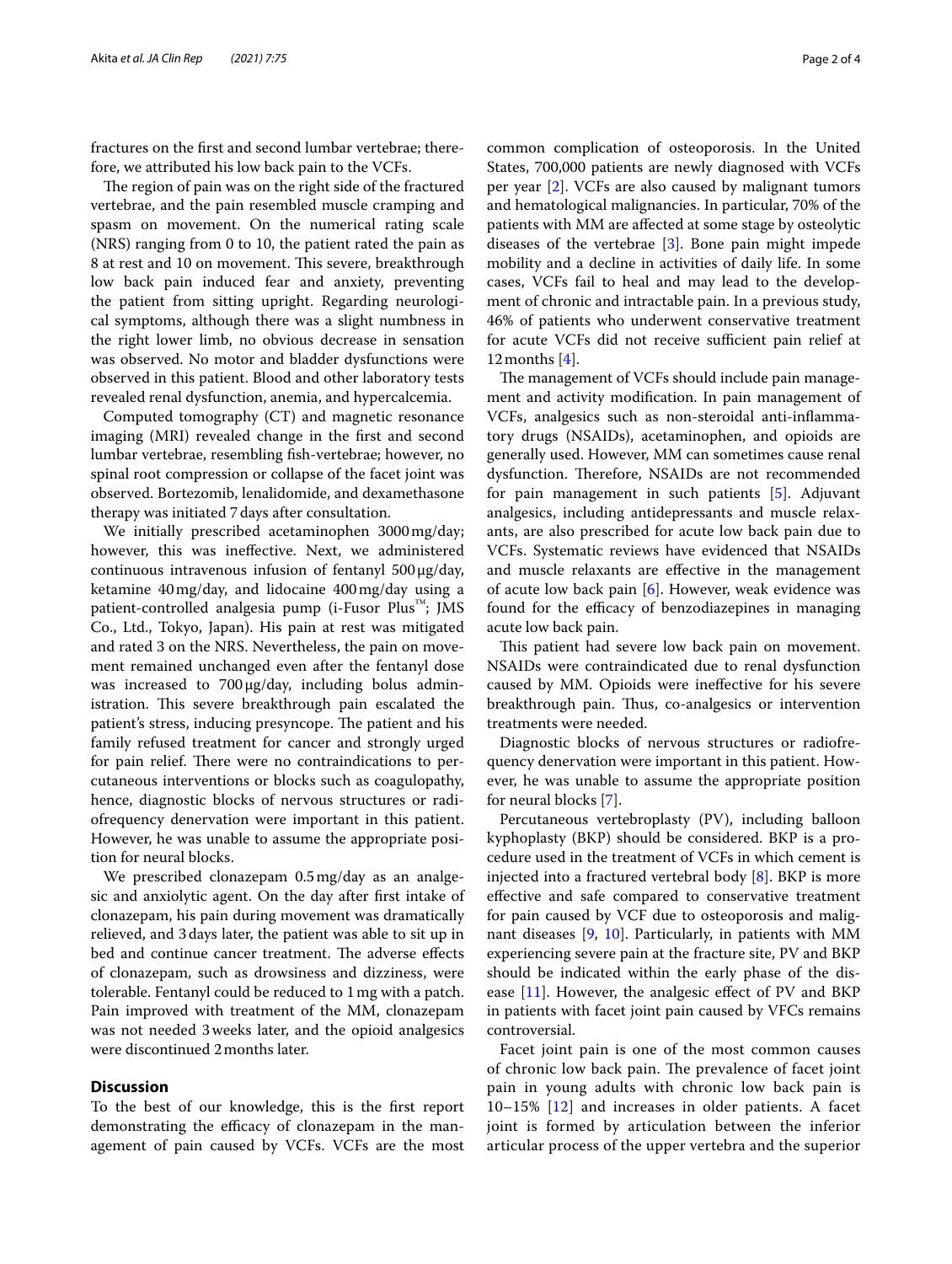articular process of the lower vertebra. Each facet joint contains a synovial membrane, hyaline cartilage surfaces, and a fibrous capsule. The lumbar facet joint is innervated by the medial branches of the posterior ramus of the spinal nerve  $[13]$  $[13]$  $[13]$ . In addition, the medial branches innervate the multifdus and interspinous muscles. Facet joint capsular irritation may result in refex spasm of the multifdus and other paraspinal muscles [\[14](#page-3-5), [15\]](#page-3-6). Interventional procedures targeting the facet joint play a key role in the diagnosis and treatment of facet joint pain.

There are case reports of VCF causing facet joint pain [[16](#page-3-7)]. The region of the patient's pain was not the same as the dermatome of the lumbar spine root. CT and MRI revealed no fndings of nerve compression and a collapse in the facet joints. His pain indicated a muscle spasm in the paravertebral region on movement, and it was consistent with the area of pain caused by facet joint pain  $[12]$  $[12]$  $[12]$ . Therefore, we considered his pain to be a facet joint pain.

As an analgesic selection, other types of adjuvant analgesics such as antidepressant or other types of opioids were considered [[6\]](#page-2-5). Clonazepam, a benzodiazepine drug, is usually used as an anticonvulsant. It is indicated as an adjuvant analgesic for cancer-related neuropathic pain and burning mouth syndrome [[1,](#page-2-0) [17\]](#page-3-8); however, there is no evidence that clonazepam is efective for neuropathic pain and fbromyalgia [[18](#page-3-9)]. As with other benzodiazepine drugs, clonazepam acts as a muscle relaxant. As previously described, it is known that muscle relaxants are efective for acute low back pain [[6](#page-2-5)]. It was considered that the patient's severe low back pain on movement might be caused by a muscle spasm due to facet joint capsular irritation, thus clonazepam might be efective as a muscle relaxant. In addition, clonazepam is also used as an anxiolytic. This patient experienced uncontrollable fear and anxiety related to the breakthrough pain. Therefore, clonazepam might mitigate the physical and psychological distress.

In conclusion, we reported a case demonstrating the efficacy of clonazepam for patients with MM experiencing severe breakthrough low back pain due to VCFs. Pain due to VCFs is sometimes caused by facet joint irritation, which is associated with paraspinal muscle spasm. Clonazepam acts as a muscle relaxant and anxiolytic, thereby inducing pain relief in this patient.

#### **Abbreviations**

VCF: Vertebral compression fracture; MM: Multiple myeloma; NRS: Numerical rating scale; CT: Computed tomography; MRI: Magnetic resonance imaging; NSAID: Non-steroidal anti-infammatory drug; PV: Percutaneous vertebroplasty; BKP: Balloon kyphoplasty.

#### **Acknowledgements**

We would like to thank Editage ([www.editage.com\)](http://www.editage.com) for English language editing.

#### **Authors' contributions**

YK analyzed and interpreted the patient data, and contributed to the writing of the manuscript. EN, KN, HI, and TI analyzed and interpreted the patient data and performed a critical scrutiny. All authors read and approved the fnal manuscript.

#### **Funding**

None.

#### **Availability of data and materials**

Not applicable.

#### **Declarations**

#### **Ethics approval and consent to participate**

The patient provided informed consent. Ethical approval for this study was waived off as it is not considered a human medical research.

#### **Consent for publication**

Written informed consent was obtained from the patient for publication of this case report.

#### **Competing interests**

The authors declare that they have no competing interests.

#### **Author details**

<sup>1</sup> Department of Anesthesiology, University of Yamanashi, 1110 Shimokato, Chuo City, Yamanashi, Japan. <sup>2</sup> Center of Medical team, University of Yamanashi Hospital, 1110 Shimokato, Chuo City, Yamanashi, Japan. <sup>3</sup> Department of Neuropsychiatry and Clinical Ethics, University of Yamanashi, 1110 Shimokato, Chuo City, Yamanashi, Japan.

#### Received: 8 July 2021 Revised: 1 September 2021 Accepted: 28 September 2021

Published online: 09 October 2021

#### **References**

- <span id="page-2-0"></span>1. Hugel H, Ellershaw JE, Dickman A. Clonazepam as an adjuvant analgesic in patients with cancer-related neuropathic pain (4). J Pain Symptom Manag. 2003;26(6):1073–4. [https://doi.org/10.1016/j.jpainsymman.2003.](https://doi.org/10.1016/j.jpainsymman.2003.09.005) [09.005](https://doi.org/10.1016/j.jpainsymman.2003.09.005).
- <span id="page-2-1"></span>2. Riggs BL, Melton LJ. The worldwide problem of osteoporosis: Insights aforded by epidemiology. Bone. 1995;17(suppl):505S–11S. [https://doi.](https://doi.org/10.1016/8756-3282(95)00258-4) [org/10.1016/8756-3282\(95\)00258-4](https://doi.org/10.1016/8756-3282(95)00258-4).
- <span id="page-2-2"></span>3. Callander NS, Roodman GD. Myeloma bone disease. Semin Hematol. 2001;38(3):276–85. [https://doi.org/10.1016/S0037-1963\(01\)90020-4](https://doi.org/10.1016/S0037-1963(01)90020-4).
- <span id="page-2-3"></span>Venmans A, Lohle PNM, Van Rooij WJ. Pain course in conservatively treated patients with back pain and a VCF on the spine radiograph (VERTOS III). Skelet Radiol. 2014;43(1):13–8. [https://doi.org/10.1007/](https://doi.org/10.1007/s00256-013-1729-x) [s00256-013-1729-x](https://doi.org/10.1007/s00256-013-1729-x).
- <span id="page-2-4"></span>5. Snowden JA, Ahmedzai SH, Ashcroft J, D'Sa S, Littlewood T, Low E, et al. Guidelines for supportive care in multiple myeloma 2011. Br J Haematol. 2011;154(1):76–103. [https://doi.org/10.1111/j.1365-2141.2011.08574.x.](https://doi.org/10.1111/j.1365-2141.2011.08574.x)
- <span id="page-2-5"></span>6. Schnitzer TJ, Ferraro A, Hunsche E, Kong SX. A comprehensive review of clinical trials on the efficacy and safety of drugs for the treatment of low back pain. J Pain Symptom Manag. 2004;28(1):72–95. [https://doi.org/10.](https://doi.org/10.1016/j.jpainsymman.2003.10.015) [1016/j.jpainsymman.2003.10.015](https://doi.org/10.1016/j.jpainsymman.2003.10.015).
- <span id="page-2-6"></span>7. Cohen SP, Raja SN. Pathogenesis, diagnosis, and treatment of lumbar zygapophysial (facet) joint pain. J Am Soc Anesthesiologists. 2007;106(3):591–614.
- <span id="page-2-7"></span>8. Lee HM, Park SY, Lee SH, Suh SW, Hong JY. Comparative analysis of clinical outcomes in patients with osteoporotic vertebral compression fractures (OVCFs): conservative treatment versus balloon kyphoplasty. Spine J. 2012;12(11):998–1005. <https://doi.org/10.1016/j.spinee.2012.08.024>.